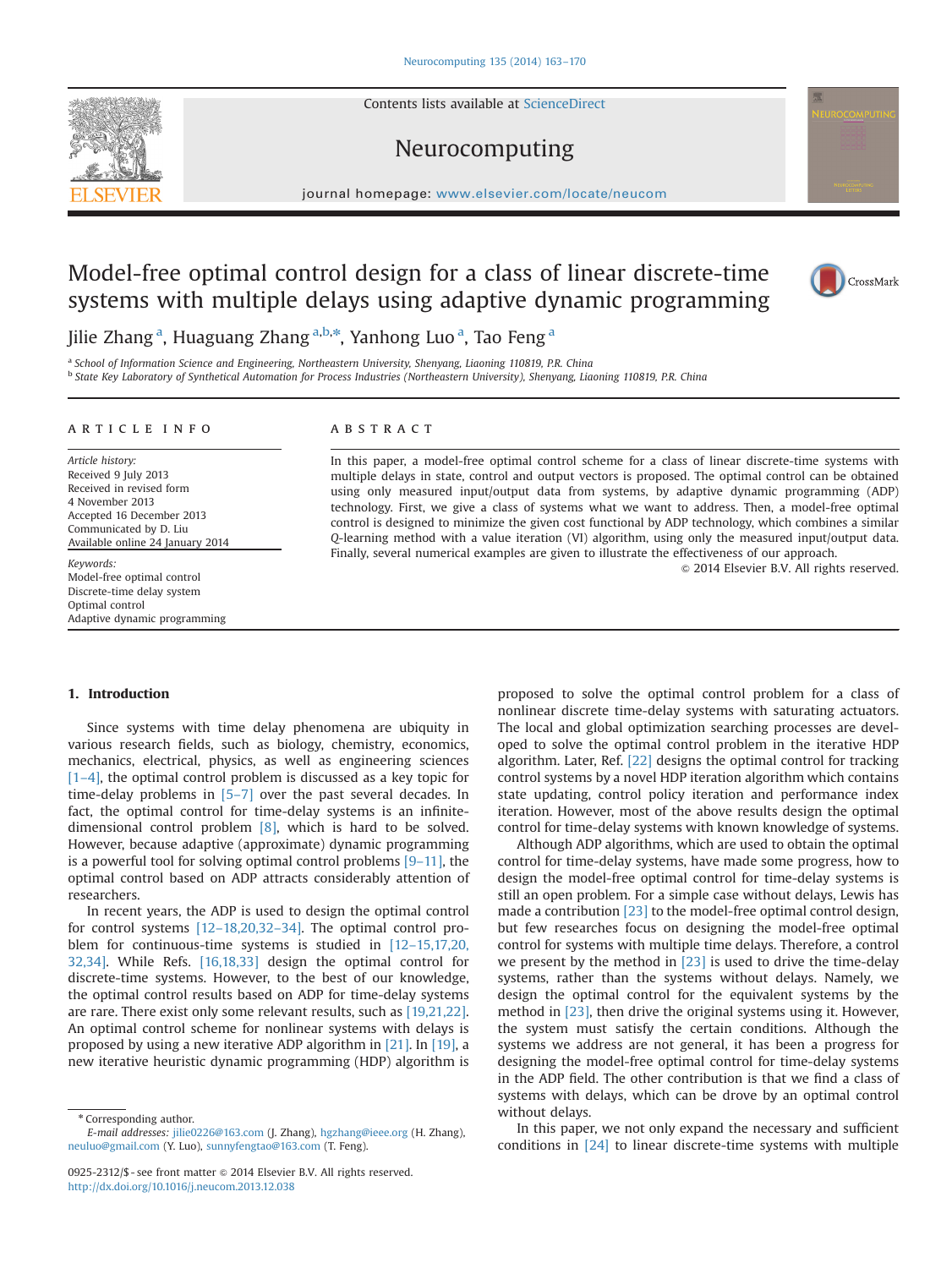delays by using the bicausal change of coordinates method [25], but also design the model-free optimal control for systems with multiple delays by using the design approach of state estimator based on measured input/output data in [26,27].

The following several factors motivate our research on the model-free optimal control for systems with multiple delays: first, since the system model is usually unknown, the model-based optimal control is not available in practical situations. Therefore, the optimal control which is not dependent on the knowledge of the systems is very useful in practice. This point motivates our research on the model-free optimal control based on ADP for systems with multiple delays. Second, the model-free optimal control design based on ADP for time-delay is an open problem. There are not relevant results at present, while our work deals with the optimal control problem for systems with multiple delays for the first time. Finally, seeking a model-free optimal control for systems with delays is a problem that it is difficult to be solved, because the form of optimal cost functional for systems with multiply time delays in state, input and output vectors cannot be predicted as linear systems. It also motivates our interest.

Here, the model-free optimal control for a class of systems with multiple delays is successfully designed by ADP technology, using the measured input/output data from systems.

This paper is organized as follows. Section 3 gives a class of systems what we want to address. In Section 4, a model-free optimal control for systems with multiple delays is designed by ADP technology, using the measured input-output data. Finally, several numerical examples are given to illustrate the effectiveness of our approach.

Note: In this paper, we use  $Q > 0$  ( $Q < 0$ ,  $Q \ge 0$ ,  $Q \le 0$ ) to denote the Q matrix as positive (negative, positive semidefiniteness and negative semidefiniteness).

#### 2. System description and preliminaries

#### 2.1. Problem description

Now, we concentrate our attention on linear discrete-time systems with multiple delays in state, input and output vectors. The system model is given by

$$
x(k+1) = \sum_{i=0}^{\tau_a} A_i x(k-i) + \sum_{j=0}^{\tau_b} B_j u(k-j)
$$
 (1a)

$$
y(k) = \sum_{h=0}^{\tau_c} C_h x(k-h)
$$
 (1b)

where the state  $x(k) \in \mathbb{R}^n$ , the input  $u(k) \in \mathbb{R}^m$  and the measurement output vector  $y(k) \in \mathbb{R}^q$ ;  $A_i \in \mathbb{R}^{n \times n}$  $(i = 0, ..., \tau_a), B_i \in \mathbb{R}^{n \times m}$  $(j = 0, ..., \tau_b)$  and  $C_h \in \mathbb{R}^{q \times n}$   $(h = 0, ..., \tau_c)$ ,  $\tau_a$ ,  $\tau_b$  and  $\tau_c \in \mathbb{N}$ .

Assumption 1. The system (1) is controllable and observable.

**Problem 1.** The control object is how to find a control  $u(k)$  to minimize the following cost functional subject to the system (1):

$$
J(x(k)) = \sum_{i=k}^{\infty} \ell(x(i), u(i)),
$$
\n(2)

 $\ell(x(i), u(i)) = y(i)^T Qy(i) + u(i)^T R u(i)$  is a utility function, where Q and  $P$  are constant, weight, matrices, such that  $Q - Q^T \ge 0$  and R are constant weight matrices such that  $Q = Q<sup>T</sup> > 0$  and  $R = R^T > 0.$ 

#### 2.2. Preliminaries

We define  $\nabla$  as the delay operator, i.e.,  $\nabla^i x(k) = x(k-i)$ , with  $\text{Let } \mathbb{P}[\nabla^j]$  be the ring of polynomials in  $\nabla$  with coefficients  $i \in \mathbb{N}$ . Let  $\mathbb{R}[\nabla]$  be the ring of polynomials in  $\nabla$  with coefficients in R. Polynomial matrices with  $\nabla$  may be written as

$$
M[\nabla] = M_0 + M_1 \nabla + \dots + M_{r_a} \nabla^{r_a},
$$

where  $M_i(i = 0, ..., r_a)$  are constant matrices,  $r_a \in \mathbb{N}$ . The addition and the multiplication are defined as usual

$$
M[\nabla] + N[\nabla] = \sum_{i=0}^{\text{sup}[r_M, r_N]} (M_i + N_i) \nabla^i,
$$
  

$$
M[\nabla]N[\nabla] = N[\nabla]M[\nabla] = \sum_{i=0}^{r_M} \sum_{j=0}^{r_N} M_i N_j \nabla^{i+j}
$$

**Definition 1** (Unimodular matrix). A polynomial matrix  $A \in \mathbb{R}$  $[\nabla]^{n \times n}$  is said to be unimodular if it has a polynomial inverse on the same ring the same ring.

**Definition 2** (Smith invariant factors  $[24]$ ). Every  $m \times n$  matrix polynomial  $P(\lambda)$  of rank r is equivalent to the matrix

$$
S(\lambda): P(\lambda) = U_1(\lambda)S(\lambda)U_2(\lambda)
$$

with

$$
S(\lambda)=\left[\begin{matrix}\Delta(\lambda)&0\\0&0\end{matrix}\right],
$$

 $\Delta(\lambda) = \text{diag}[d_1(\lambda), ..., d_r(\lambda)]$  such that  $d_i(\lambda)$  is divisible by  $d_{i-1}(\lambda)$  for  $i-2$  in for some unimodular matrices  $[L(\lambda), \text{ and } L(\lambda)]$ . The  $i = 2, ..., r$  for some unimodular matrices  $U_1(\lambda)$  and  $U_2(\lambda)$ . The matrix polynomial  $S(\lambda)$  is called the Smith form of  $P(\lambda)$  and the diagonal elements  $d_i(\lambda)$  are the invariant factors.

**Definition 3** (Change of coordinates [25]). Considering the timedelay system  $(1)$ , with state coordinates  $x(k)$ , then

$$
z(k) = T[\nabla]x(k) \quad \text{with } T[\nabla] \in \mathbb{R}[\nabla]^{n \times n}
$$
\n(3)

is a causal change of coordinates if the Smith Invariant Factors of  $T[\nabla]$  have the form  $\nabla^{\tau_i}$  for some  $\tau_i \in \mathbb{N}$ . If  $\tau_i = 0, \forall i = 1, ..., n$ , then the change of coordinates is said to be bicausal.

Definition 4 (Delay-free equivalence system model). The linear discrete systems (1) and the delay-free system model

$$
z(k+1) = \overline{A}_0 z(k) + \overline{B}_0 u(k)
$$
\n(4a)

$$
y = \overline{C}_0 z(k) \tag{4b}
$$

are equivalent if there exists a unimodular matrix  $T[\nabla]$  such that (3).

#### 3. Necessary and sufficient conditions

According to [24], we expand the results of continuous time systems with only state delays and input delays (that in [24]) to that of discrete-time systems with multiple delays in state, input and output vectors. The following lemma shows the results.

**Lemma 1.** The original system  $(1)$  is equivalent to the delay-free system (4), if and only if there exist  $T_i \in \mathbb{R}^{n \times n}$  for  $i = 0, 1, ..., \tau_m$ , with  $\tau_c \leq \tau_m = \sup(\tau_a, (n-1)\tau_b)$ , such that:

- 
- (a)  $\sum_{i=0}^{K} T_i A_{K-i} = \overline{A}_0 T_K$  for  $\kappa = 0, ..., \tau_m + \tau_a$ , with  $\overline{A}_0 = A_0$ ;<br>
(b)  $\sum_{i=0}^{K} T_i B_{K-i} = \overline{B}_K$  for  $\kappa = 0, 1, ..., \tau_m + \tau_b$ , with  $\overline{B}_0 = B_0$ ;  $\overline{B}_K = 0$ ,
- $\forall k > 0;$ <br>
(c)  $\sum_{i=0}^{k} \overline{C_{k-i}} T_i = C_k$  for  $\kappa = 0, 1, ..., \tau_m + \tau_c$ , with  $\overline{C_0} = C_0$  and  $\overline{C}_k = 0, \forall k > 0;$ <br>det $(\nabla^{\tau_m} T_{\nu} \nabla^i)$
- (d)  $det(\sum_{i=0}^{T_m} T_i \nabla^i) \in \mathbb{R} \setminus \{0\}.$

Proof. If Lemma 1 holds, the system (1) is equivalent to the system  $(4)$ . Next, the equivalency is proved.